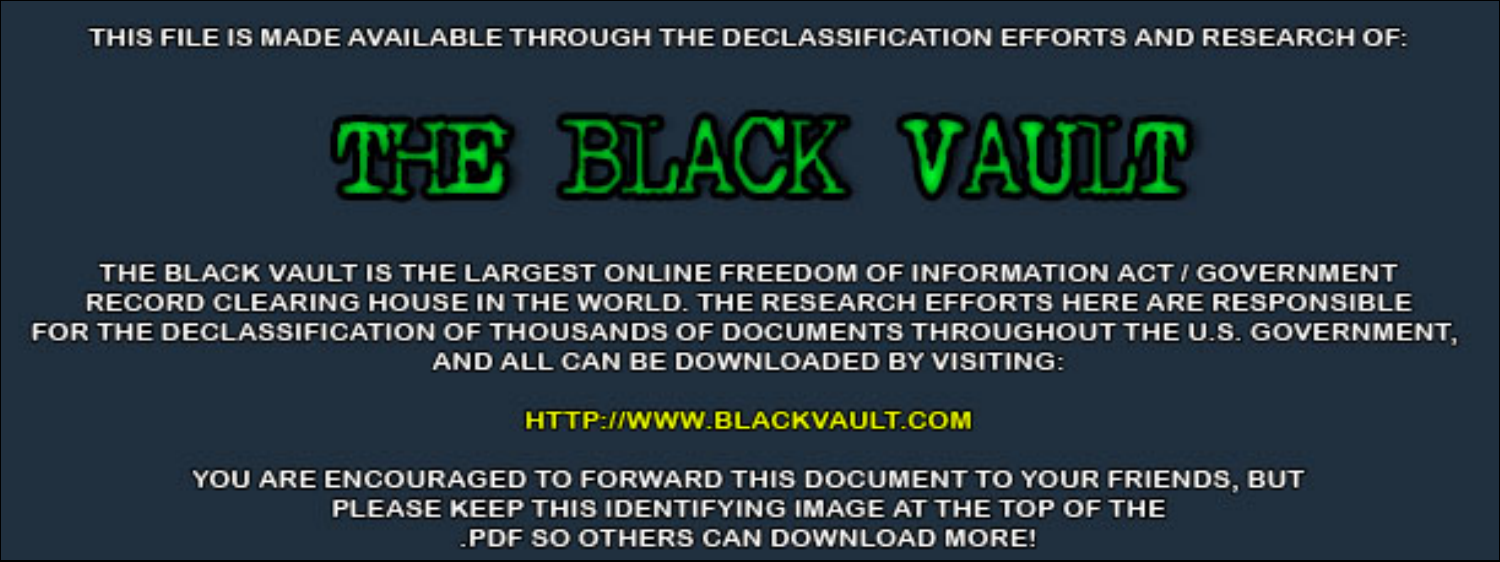## **Cryptologic Almanac 50th Anniversary Series**

## **Oscar Collins: A Successful Senior Executive**

(U) Oscar Collins, like a Horatio Alger character, started his NSA career as a OS3 and rose to the SCES. He spent five years as assistant deputy director of administration. In this position, Collins used his influence to make significant changes to Agency policies. Collins was a strong advocate for equal opportunity. In 1990, Black Expressions selected him for its "Man of the Year" award, in recognition of his efforts to promote real equal opportunity at the Agency.

(U) Oscar Collins was born on 18 December 1928, in Washington, DC. The Collins family had deep roots in Washington as well as a long history of government service. Oscar's father worked for the Department of the Interior for 56 years. His mother had numerous careers. For a time, she was a domestic at the White House, and Collins would accompany her to work when there was no one to care for him at home. He has fond memories of playing with some ofFDR's grandchildren.

(D) Collins credited his success in life to the excellent education he received from the D.C. public school system: "My teachers were excellent role models. The acquisition of good oral and written communication skills stood me in good stead for my Agency career."

(D) Another important influence on Collins's life was his military experience. In January 1951, he was drafted into the army. After training in Texas and Kentucky, Collins served in Germany as a supply sergeant. There he saw the effect of President Truman's 1948 executive order to integrate the military services. Collins commented that "Prior to Truman's order, all of the white soldiers did border patrol. After the order, some of them became bomb holders with the rest of us."

(0) Collins began his NSA career on 10 March 1955. He was hired as a traffic-processing clerk at the GSA level, and because of his skills he quickly moved from sorting traffic to cryptanalysis.

(U) When Collins began his career, NSA was still located at Arlington Hall, in Virginia. Although Collins worked in an integrated cryptanalytic area, he believes that there could have been segregated work areas in the Agency because so many blacks were placed in the keypunch operation area. "Segregation was never an Agency policy. However, the Agency was a microcosm of society. The social structure of the '50s fostered segregation." For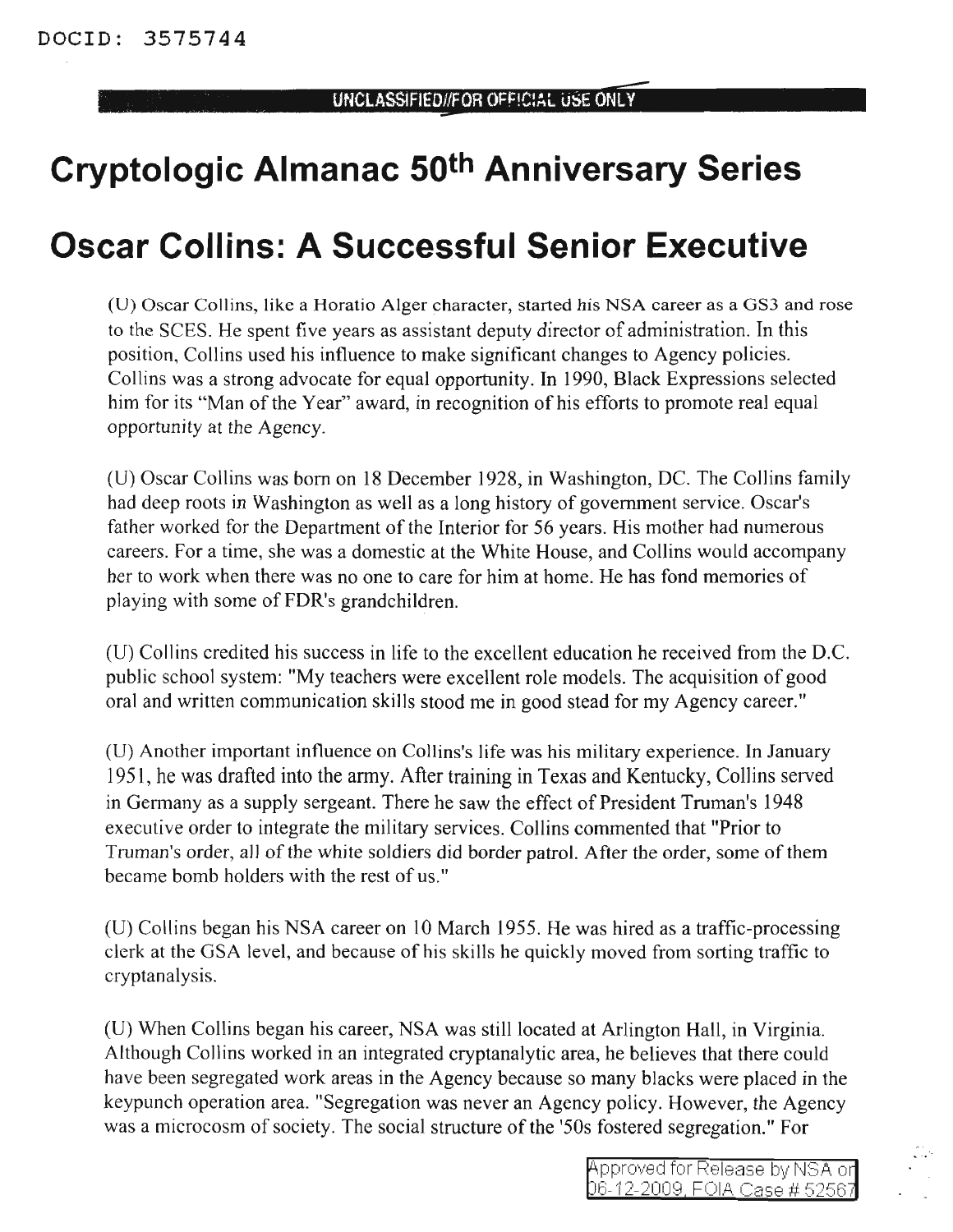## DOClD: 3575744

instance, Collins remembered having to go to lunch at segregated lunch counters in the neighborhood while at work.

(U) The Agency's move to Fort Meade, Maryland, in 1957 exacerbated the problems faced by black employees. Social and economic conditions prevented the blacks from moving their famihes closer to the Fort Meade area as the white folks did. Consequently, blacks did not have the same opportunity to attend night school as whites did because of their longer commute to and from work. As Collins explained: "Friendships and relationships that lead to better assignments did not develop between blacks and whites because there were no contacts outside of the workplace."

(U) During the first 14 years of his career, Collins was a noted cryptanalyst who worked on the Soviet problem. He was involved in both preliminary analysis and long-term research. However, Collins recognized that doing the same work for such a long time was not leading to career advancement. In 1969, one of Collins's mentors, Lou Green, helped him get the opportunity to diversify his skills. He joined the AS staff and learned the budget process. Collins became professionalized in both cryptanalysis and resource management.

(U//FOUO) Throughout the 1970s, Collins advanced to various budgetary and staff positions in A Group. In October 1979, as the chief of staff for A1, Collins obtained promotion to GS15. This promotion made it possible for him to achieve another important goal: He wanted to be a senior operations officer (SOO) in NSOC. Collins was the third minority employee to achieve this important position. the first African American to become(b)(3)-P.L. 86-36 a SOO.) He was the SOO when such memorable events as the Iranian hostage crisis and the attempted assassination of President Reagan took place. He considered this experience a high point in his career.

(U) After completing his tour of duty as SOO, Collins went back to A Group and held various key positions. In 1983, Collins was elevated to the SCES shortly after he became deputy chief of A3. In 1987, Collins became chief of A3, and in 1988 he was named deputy chief of A. In 1990, Collins became assistant deputy director of administration (ADDA), where he remained until he retired in 1994.

(U) Collins was never able to take a PCS assignment because of family circumstances. However, he felt that the Agency's record of equal opportunity in PCS assignments was abysmal: "The agency claimed that it did not send blacks to certain areas at the request of the host country. This was a cop out." To illustrate his point, Collins reported that Australia does not grant citizenship to non-Australians. This restriction, however, does not prevent non-Australians from visiting the area. Therefore, the Agency could have sent blacks to Australia if it had chosen to do so.